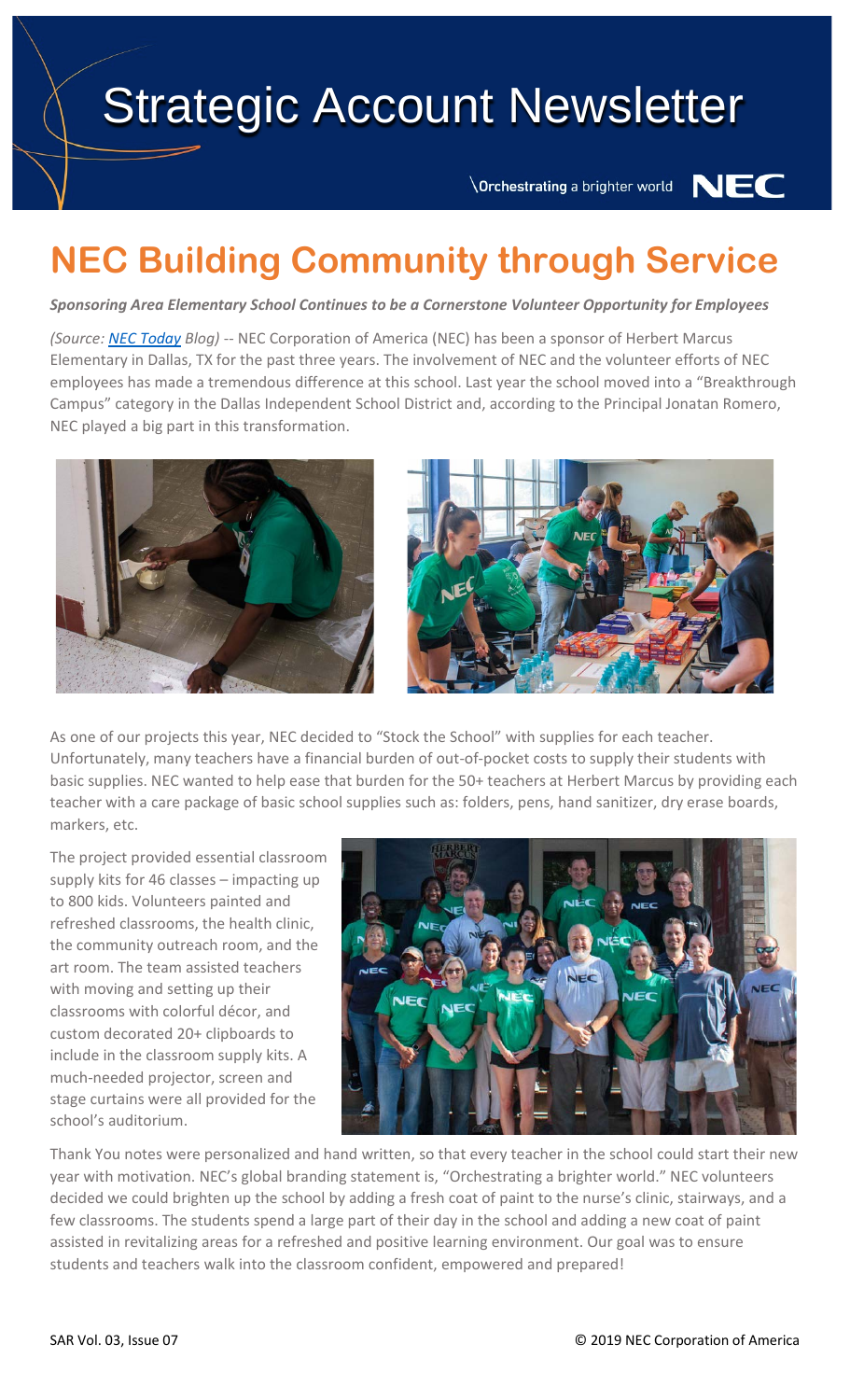## **NEC Services Address Vulnerability Issues**

### *Security Services Suite can Safeguard Companies Against the Latest Threats*

For organizations feeling the pressure of growing security threats, increasing compliance requirements and increased reliance on an already burdened staff, NEC Corporation of America's [Security Services](https://www.necam.com/services/managed_security/) help you do more with less, while maintaining a secure and compliant security environment. Leveraging 50 years of communications integration experience, NEC provides a full lifecycle of security capabilities from penetration, compliance and vulnerability assessments services to remediation and ongoing security device management across a multi-vendor environment.

NEC is excited to partner with **Muller Group International (MGI)**, a firm specializing in assisting all levels of government, corporations, and organizations as they face newly emerging challenges in an increasingly complex international security environment, to offer a Critical Infrastructure Integrated Protection Program.

During **Site Security & Threat Vulnerability Assessments**, two SMEs work with your executives, site security and operational stakeholders to identify and confirm site-specific critical nodes and equipment, review company emergency action plans, and recommend actions for security improvements to facilities and security processes and training.

**Employee Seminars and Management Workshops** can reduce threats and risk resulting from workplace violence and provide active shooter event training. Situation awareness training can show employees how to identify and prevent threats through live exercises with active participation.

**Due Diligence Reports and Social Media Monitoring** can research any person or company, leveraging all available online resources. We use media outlets, international forums, social media networks, closed databases and the deep web. Government and court documents, electoral and voter rolls in over 200 jurisdictions globally are fully examined. Reports can be generated on leaked document web sites, and IP/domain searches.

NEC is offering special discounts as another reason for acting now to protect your company:

- 20% off Site Security or Threat Vulnerability Assessment
- Free Due Diligence Report with the order of SSA or TVA
- 20% off Workplace Violence or Active Shooter employee workshops
- 20% off Social Media Monitoring for your company

These four core elements – individually and collectively – represent the combined expertise of NEC and MGI, with proven results and demonstrated deliverables. Contact your sales representative for more information.

### **Next Gen ATM integrates NEC Biometrics**

*Japan's First Demonstration Test for Opening Bank Accounts by Face-Authentication at ATMs*

Seven Bank, Ltd. and NEC Corporation recently announced the development of a next-generation ATM, which has a facial recognition engine with the world's No.1 certification accuracy. The redesigned ATM is currently being installed to replace old machines.

In recent years, technological innovations such as FinTech have led to the creation of new financial services and the improvement of operational efficiency, as financial institutions, etc. are required to respond to digitalization.



Taking into account the advances in biometrics, AI, IoT, and other technologies, this next-generation ATM is capable of face recognition for identity verification and settlement with QR codes. The machines utilize NeoFace, which is a core technology of Bio-Idiom, NEC's original biometric authentication technologies, to